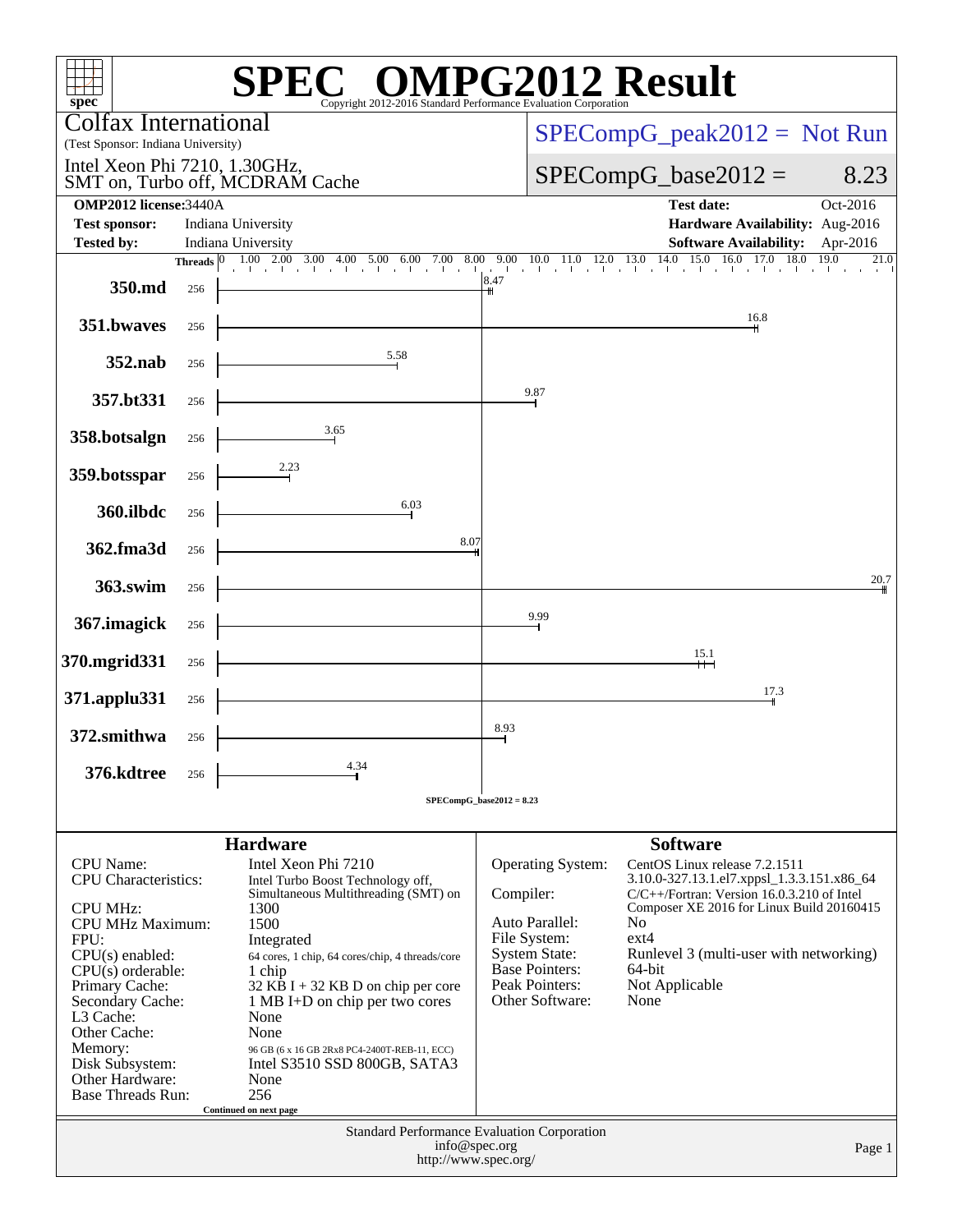Colfax International

(Test Sponsor: Indiana University)

SMT on, Turbo off, MCDRAM Cache Intel Xeon Phi 7210, 1.30GHz,

**[OMP2012 license:](http://www.spec.org/auto/omp2012/Docs/result-fields.html#OMP2012license)**3440A **[Test date:](http://www.spec.org/auto/omp2012/Docs/result-fields.html#Testdate)** Oct-2016

 $SPECompG_peak2012 = Not Run$  $SPECompG_peak2012 = Not Run$ 

### $SPECompG_base2012 = 8.23$  $SPECompG_base2012 = 8.23$

**[Test sponsor:](http://www.spec.org/auto/omp2012/Docs/result-fields.html#Testsponsor)** Indiana University **[Hardware Availability:](http://www.spec.org/auto/omp2012/Docs/result-fields.html#HardwareAvailability)** Aug-2016 **[Tested by:](http://www.spec.org/auto/omp2012/Docs/result-fields.html#Testedby)** Indiana University **[Software Availability:](http://www.spec.org/auto/omp2012/Docs/result-fields.html#SoftwareAvailability)** Apr-2016

[Minimum Peak Threads:](http://www.spec.org/auto/omp2012/Docs/result-fields.html#MinimumPeakThreads)

[Maximum Peak Threads:](http://www.spec.org/auto/omp2012/Docs/result-fields.html#MaximumPeakThreads) --

|                                                                                                          |                 |                                        |       |                                                                                                                                                                                             |       | <b>Results Table</b>                   |       |             |                        |              |                                                                      |              |                |              |  |
|----------------------------------------------------------------------------------------------------------|-----------------|----------------------------------------|-------|---------------------------------------------------------------------------------------------------------------------------------------------------------------------------------------------|-------|----------------------------------------|-------|-------------|------------------------|--------------|----------------------------------------------------------------------|--------------|----------------|--------------|--|
|                                                                                                          | <b>Base</b>     |                                        |       |                                                                                                                                                                                             |       |                                        |       | <b>Peak</b> |                        |              |                                                                      |              |                |              |  |
| <b>Benchmark</b>                                                                                         | Threads Seconds |                                        | Ratio | <b>Seconds</b>                                                                                                                                                                              | Ratio | <b>Seconds</b>                         | Ratio |             | <b>Threads Seconds</b> | <b>Ratio</b> | <b>Seconds</b>                                                       | <b>Ratio</b> | <b>Seconds</b> | <b>Ratio</b> |  |
| 350.md                                                                                                   | 256             | 542                                    | 8.54  | 549                                                                                                                                                                                         | 8.43  | 546                                    | 8.47  |             |                        |              |                                                                      |              |                |              |  |
| 351.bwayes                                                                                               | 256             | 271                                    | 16.7  | 270                                                                                                                                                                                         | 16.8  | 270                                    | 16.8  |             |                        |              |                                                                      |              |                |              |  |
| $352$ .nab                                                                                               | 256             | 699                                    | 5.57  | 696                                                                                                                                                                                         | 5.59  | 697                                    | 5.58  |             |                        |              |                                                                      |              |                |              |  |
| 357.bt331                                                                                                | 256             | 479                                    | 9.90  | 480                                                                                                                                                                                         | 9.87  | 480                                    | 9.87  |             |                        |              |                                                                      |              |                |              |  |
| 358.botsalgn                                                                                             | 256             | 1192                                   | 3.65  | 1193                                                                                                                                                                                        | 3.65  | 1192                                   | 3.65  |             |                        |              |                                                                      |              |                |              |  |
| 359.botsspar                                                                                             | 256             | 2352                                   | 2.23  | 2360                                                                                                                                                                                        | 2.22  | 2341                                   | 2.24  |             |                        |              |                                                                      |              |                |              |  |
| 360.ilbdc                                                                                                | 256             | 592                                    | 6.02  | 591                                                                                                                                                                                         | 6.03  | 590                                    | 6.04  |             |                        |              |                                                                      |              |                |              |  |
| 362.fma3d                                                                                                | 256             | 471                                    | 8.07  | 469                                                                                                                                                                                         | 8.10  | 474                                    | 8.02  |             |                        |              |                                                                      |              |                |              |  |
| $363$ .swim                                                                                              | 256             | 219                                    | 20.7  | 218                                                                                                                                                                                         | 20.8  | 218                                    | 20.7  |             |                        |              |                                                                      |              |                |              |  |
| 367.imagick                                                                                              | 256             | 703                                    | 10.0  | 705                                                                                                                                                                                         | 9.98  | 704                                    | 9.99  |             |                        |              |                                                                      |              |                |              |  |
| 370.mgrid331                                                                                             | 256             | 286                                    | 15.4  | 292                                                                                                                                                                                         | 15.1  | 295                                    | 15.0  |             |                        |              |                                                                      |              |                |              |  |
| 371.applu331                                                                                             | 256             | 350                                    | 17.3  | 351                                                                                                                                                                                         | 17.3  | 350                                    | 17.3  |             |                        |              |                                                                      |              |                |              |  |
| 372.smithwa                                                                                              | 256             | 599                                    | 8.95  | 600                                                                                                                                                                                         | 8.93  | 601                                    | 8.92  |             |                        |              |                                                                      |              |                |              |  |
| 376.kdtree                                                                                               | 256             | 1037                                   | 4.34  | 1047                                                                                                                                                                                        | 4.30  | 1036                                   | 4.34  |             |                        |              |                                                                      |              |                |              |  |
| Results appear in the order in which they were run. Bold underlined text indicates a median measurement. |                 |                                        |       |                                                                                                                                                                                             |       |                                        |       |             |                        |              |                                                                      |              |                |              |  |
|                                                                                                          |                 |                                        |       |                                                                                                                                                                                             |       | <b>Platform Notes</b>                  |       |             |                        |              |                                                                      |              |                |              |  |
|                                                                                                          |                 |                                        |       | Sysinfo program /home/lijunj/SPEC/omp2012-1.1-run/Docs/sysinfo<br>Revision 563 of 2016-06-10 (097295389cf6073d8c3b03fa376740a5)<br>running on knll.uits.indiana.edu Thu Oct 6 09:19:29 2016 |       |                                        |       |             |                        |              |                                                                      |              |                |              |  |
|                                                                                                          |                 | some common utilities.                 |       | This section contains SUT (System Under Test) info as seen by<br>http://www.spec.org/omp2012/Docs/config.html#sysinfo                                                                       |       | To remove or add to this section, see: |       |             |                        |              |                                                                      |              |                |              |  |
|                                                                                                          |                 | From /proc/cpuinfo<br>256 "processors" |       | model name: Intel(R) Xeon Phi(TM) CPU 7210 @ 1.30GHz<br>1 "physical id"s (chips)                                                                                                            |       |                                        |       |             |                        |              | cores, siblings (Caution: counting these is hw and system dependent. |              | The            |              |  |

 following excerpts from /proc/cpuinfo might not be reliable. Use with caution.)

 cpu cores : 64 siblings : 256 physical 0: cores 0 1 2 3 6 7 10 11 12 13 14 15 18 19 20 21 22 23 24 25 26 27 28 29 30 31 32 33 34 35 36 37 38 39 40 41 42 43 44 45 46 47 48 49 50 51 52 53 56 57 58 59 60 61 62 63 64 65 68 69 70 71 72 73 cache size : 1024 KB

Continued on next page

Standard Performance Evaluation Corporation [info@spec.org](mailto:info@spec.org) <http://www.spec.org/>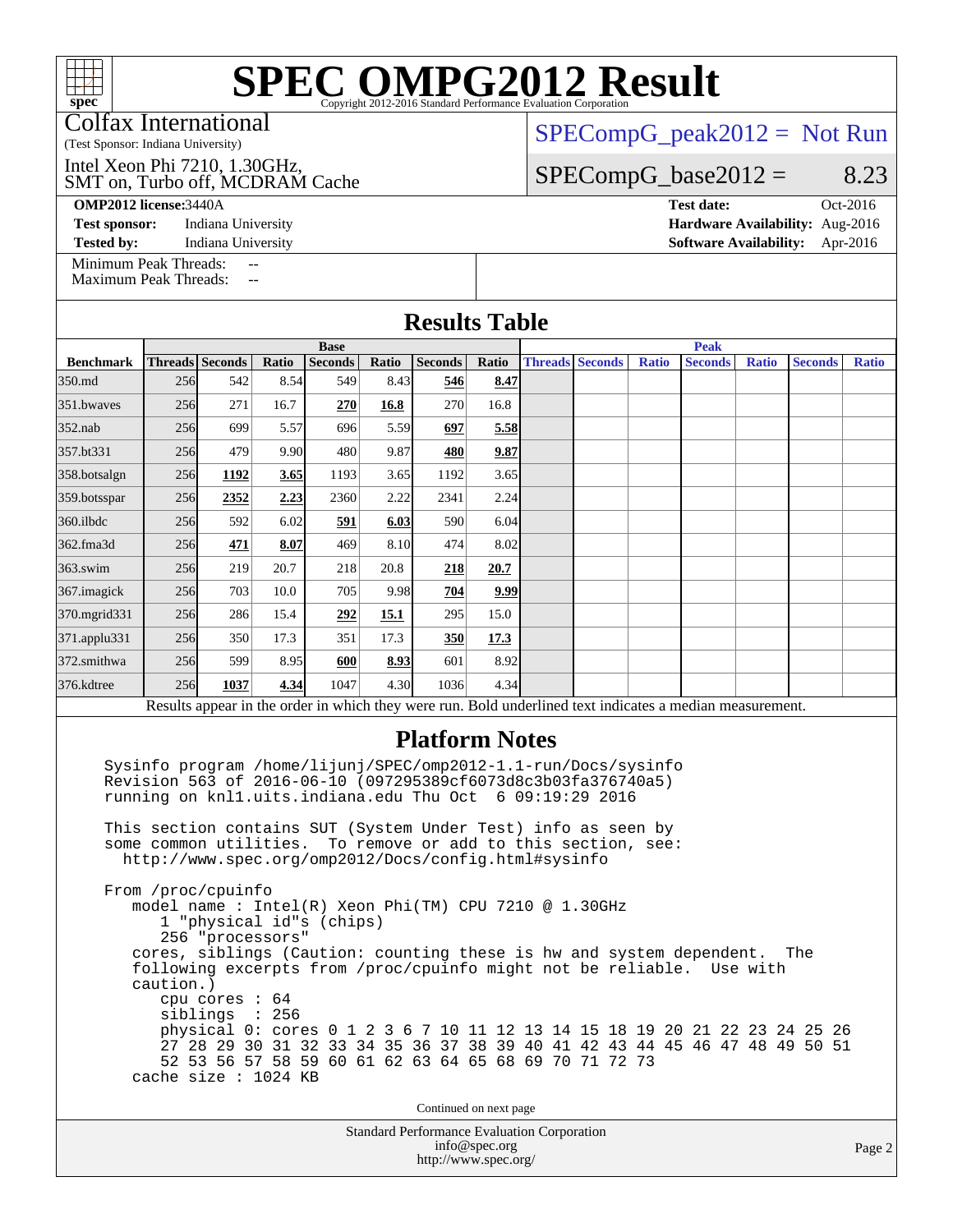

Colfax International

 $SPECompG_peak2012 = Not Run$  $SPECompG_peak2012 = Not Run$ 

SMT on, Turbo off, MCDRAM Cache Intel Xeon Phi 7210, 1.30GHz,

 $SPECompG_base2012 = 8.23$  $SPECompG_base2012 = 8.23$ 

(Test Sponsor: Indiana University)

**[Tested by:](http://www.spec.org/auto/omp2012/Docs/result-fields.html#Testedby)** Indiana University **[Software Availability:](http://www.spec.org/auto/omp2012/Docs/result-fields.html#SoftwareAvailability)** Apr-2016

**[OMP2012 license:](http://www.spec.org/auto/omp2012/Docs/result-fields.html#OMP2012license)**3440A **[Test date:](http://www.spec.org/auto/omp2012/Docs/result-fields.html#Testdate)** Oct-2016 **[Test sponsor:](http://www.spec.org/auto/omp2012/Docs/result-fields.html#Testsponsor)** Indiana University **[Hardware Availability:](http://www.spec.org/auto/omp2012/Docs/result-fields.html#HardwareAvailability)** Aug-2016

#### **[Platform Notes \(Continued\)](http://www.spec.org/auto/omp2012/Docs/result-fields.html#PlatformNotes)**

From /proc/meminfo<br>MemTotal: 98679320 kB HugePages\_Total: 0<br>Hugepagesize: 2048 kB Hugepagesize: /usr/bin/lsb\_release -d CentOS Linux release 7.2.1511 (Core) From /etc/\*release\* /etc/\*version\* centos-release: CentOS Linux release 7.2.1511 (Core) centos-release-upstream: Derived from Red Hat Enterprise Linux 7.2 (Source) os-release: NAME="CentOS Linux" VERSION="7 (Core)" ID="centos" ID\_LIKE="rhel fedora" VERSION\_ID="7" PRETTY\_NAME="CentOS Linux 7 (Core)" ANSI\_COLOR="0;31" CPE\_NAME="cpe:/o:centos:centos:7" redhat-release: CentOS Linux release 7.2.1511 (Core) system-release: CentOS Linux release 7.2.1511 (Core) system-release-cpe: cpe:/o:centos:centos:7 uname -a: Linux knl1.uits.indiana.edu 3.10.0-327.13.1.el7.xppsl\_1.3.3.151.x86\_64 #1 SMP Fri Jun 10 15:04:35 UTC 2016 x86\_64 x86\_64 x86\_64 GNU/Linux run-level 3 Oct 5 12:52 SPEC is set to: /home/lijunj/SPEC/omp2012-1.1-run Type Size Used Avail Use% Mounted on<br>ext4 713G 77G 601G 12% / /dev/sda3 ext4 713G 77G 601G 12% / Cannot run dmidecode; consider saying 'chmod +s /usr/sbin/dmidecode' (End of data from sysinfo program)

#### **[General Notes](http://www.spec.org/auto/omp2012/Docs/result-fields.html#GeneralNotes)**

 BIOS settings: Intel Simultaneous Multithreading (SMT): on Intel Turbo Boost Technology (Turbo): off Cluster Mode: quadrant Memory Mode: cache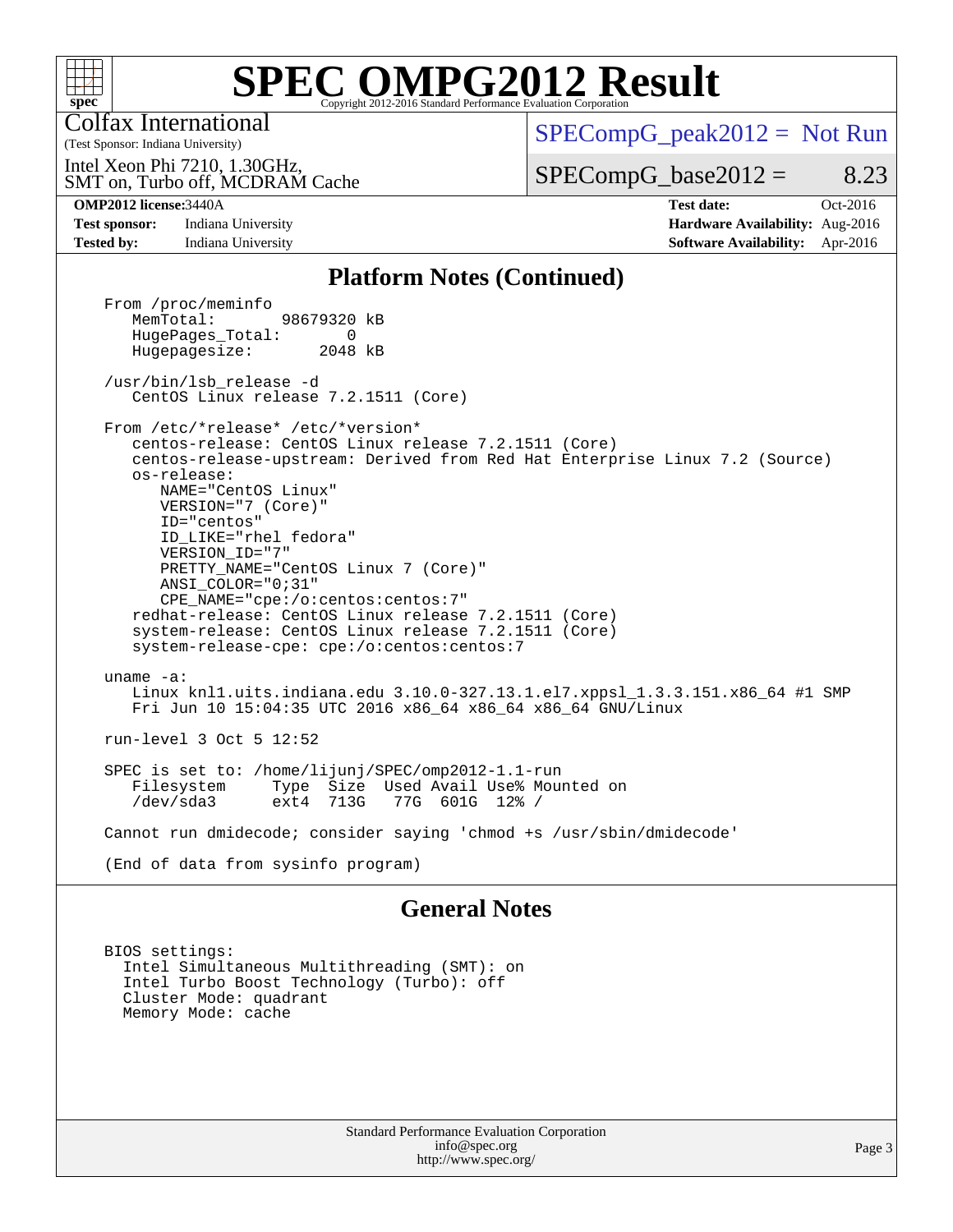

Colfax International

(Test Sponsor: Indiana University)

 $SPECompG_peak2012 = Not Run$  $SPECompG_peak2012 = Not Run$ 

SMT on, Turbo off, MCDRAM Cache Intel Xeon Phi 7210, 1.30GHz,

#### **[OMP2012 license:](http://www.spec.org/auto/omp2012/Docs/result-fields.html#OMP2012license)**3440A **[Test date:](http://www.spec.org/auto/omp2012/Docs/result-fields.html#Testdate)** Oct-2016

**[Test sponsor:](http://www.spec.org/auto/omp2012/Docs/result-fields.html#Testsponsor)** Indiana University **[Hardware Availability:](http://www.spec.org/auto/omp2012/Docs/result-fields.html#HardwareAvailability)** Aug-2016

 $SPECompG_base2012 = 8.23$  $SPECompG_base2012 = 8.23$ 

**[Tested by:](http://www.spec.org/auto/omp2012/Docs/result-fields.html#Testedby)** Indiana University **[Software Availability:](http://www.spec.org/auto/omp2012/Docs/result-fields.html#SoftwareAvailability)** Apr-2016

## **[Base Compiler Invocation](http://www.spec.org/auto/omp2012/Docs/result-fields.html#BaseCompilerInvocation)**

[C benchmarks](http://www.spec.org/auto/omp2012/Docs/result-fields.html#Cbenchmarks): [icc](http://www.spec.org/omp2012/results/res2016q4/omp2012-20161014-00085.flags.html#user_CCbase_intel_icc_a87c68a857bc5ec5362391a49d3a37a6)

[C++ benchmarks:](http://www.spec.org/auto/omp2012/Docs/result-fields.html#CXXbenchmarks) [icpc](http://www.spec.org/omp2012/results/res2016q4/omp2012-20161014-00085.flags.html#user_CXXbase_intel_icpc_2d899f8d163502b12eb4a60069f80c1c)

[Fortran benchmarks](http://www.spec.org/auto/omp2012/Docs/result-fields.html#Fortranbenchmarks): [ifort](http://www.spec.org/omp2012/results/res2016q4/omp2012-20161014-00085.flags.html#user_FCbase_intel_ifort_8a5e5e06b19a251bdeaf8fdab5d62f20)

### **[Base Portability Flags](http://www.spec.org/auto/omp2012/Docs/result-fields.html#BasePortabilityFlags)**

 350.md: [-free](http://www.spec.org/omp2012/results/res2016q4/omp2012-20161014-00085.flags.html#user_baseFPORTABILITY350_md_f-FR_e51be0673775d2012b3310fa5323f530) 357.bt331: [-mcmodel=medium](http://www.spec.org/omp2012/results/res2016q4/omp2012-20161014-00085.flags.html#user_baseFPORTABILITY357_bt331_f-mcmodel_3a41622424bdd074c4f0f2d2f224c7e5) 363.swim: [-mcmodel=medium](http://www.spec.org/omp2012/results/res2016q4/omp2012-20161014-00085.flags.html#user_baseFPORTABILITY363_swim_f-mcmodel_3a41622424bdd074c4f0f2d2f224c7e5) 367.imagick: [-std=c99](http://www.spec.org/omp2012/results/res2016q4/omp2012-20161014-00085.flags.html#user_baseCPORTABILITY367_imagick_f-std_2ec6533b6e06f1c4a6c9b78d9e9cde24)

### **[Base Optimization Flags](http://www.spec.org/auto/omp2012/Docs/result-fields.html#BaseOptimizationFlags)**

[C benchmarks](http://www.spec.org/auto/omp2012/Docs/result-fields.html#Cbenchmarks):

[-O3](http://www.spec.org/omp2012/results/res2016q4/omp2012-20161014-00085.flags.html#user_CCbase_f-O3) [-ansi-alias](http://www.spec.org/omp2012/results/res2016q4/omp2012-20161014-00085.flags.html#user_CCbase_f-ansi-alias) [-no-prec-div](http://www.spec.org/omp2012/results/res2016q4/omp2012-20161014-00085.flags.html#user_CCbase_f-no-prec-div) [-qopenmp](http://www.spec.org/omp2012/results/res2016q4/omp2012-20161014-00085.flags.html#user_CCbase_f-qopenmp) [-ipo](http://www.spec.org/omp2012/results/res2016q4/omp2012-20161014-00085.flags.html#user_CCbase_f-ipo) [-xMIC-AVX512](http://www.spec.org/omp2012/results/res2016q4/omp2012-20161014-00085.flags.html#user_CCbase_f-xMIC-AVX512) [-fp-model fast=2](http://www.spec.org/omp2012/results/res2016q4/omp2012-20161014-00085.flags.html#user_CCbase_f-fp-model_a7fb8ccb7275e23f0079632c153cfcab)

[C++ benchmarks:](http://www.spec.org/auto/omp2012/Docs/result-fields.html#CXXbenchmarks)

[-O3](http://www.spec.org/omp2012/results/res2016q4/omp2012-20161014-00085.flags.html#user_CXXbase_f-O3) [-ansi-alias](http://www.spec.org/omp2012/results/res2016q4/omp2012-20161014-00085.flags.html#user_CXXbase_f-ansi-alias) [-no-prec-div](http://www.spec.org/omp2012/results/res2016q4/omp2012-20161014-00085.flags.html#user_CXXbase_f-no-prec-div) [-qopenmp](http://www.spec.org/omp2012/results/res2016q4/omp2012-20161014-00085.flags.html#user_CXXbase_f-qopenmp) [-ipo](http://www.spec.org/omp2012/results/res2016q4/omp2012-20161014-00085.flags.html#user_CXXbase_f-ipo) [-xMIC-AVX512](http://www.spec.org/omp2012/results/res2016q4/omp2012-20161014-00085.flags.html#user_CXXbase_f-xMIC-AVX512) [-fp-model fast=2](http://www.spec.org/omp2012/results/res2016q4/omp2012-20161014-00085.flags.html#user_CXXbase_f-fp-model_a7fb8ccb7275e23f0079632c153cfcab)

[Fortran benchmarks](http://www.spec.org/auto/omp2012/Docs/result-fields.html#Fortranbenchmarks):

[-O3](http://www.spec.org/omp2012/results/res2016q4/omp2012-20161014-00085.flags.html#user_FCbase_f-O3) [-no-prec-div](http://www.spec.org/omp2012/results/res2016q4/omp2012-20161014-00085.flags.html#user_FCbase_f-no-prec-div) [-qopenmp](http://www.spec.org/omp2012/results/res2016q4/omp2012-20161014-00085.flags.html#user_FCbase_f-qopenmp) [-ipo](http://www.spec.org/omp2012/results/res2016q4/omp2012-20161014-00085.flags.html#user_FCbase_f-ipo) [-xMIC-AVX512](http://www.spec.org/omp2012/results/res2016q4/omp2012-20161014-00085.flags.html#user_FCbase_f-xMIC-AVX512) [-fp-model fast=2](http://www.spec.org/omp2012/results/res2016q4/omp2012-20161014-00085.flags.html#user_FCbase_f-fp-model_a7fb8ccb7275e23f0079632c153cfcab)

The flags files that were used to format this result can be browsed at <http://www.spec.org/omp2012/flags/Intel-ic16.0-linux64.html> <http://www.spec.org/omp2012/flags/knl.html>

You can also download the XML flags sources by saving the following links: <http://www.spec.org/omp2012/flags/Intel-ic16.0-linux64.xml> <http://www.spec.org/omp2012/flags/knl.xml>

> Standard Performance Evaluation Corporation [info@spec.org](mailto:info@spec.org) <http://www.spec.org/>